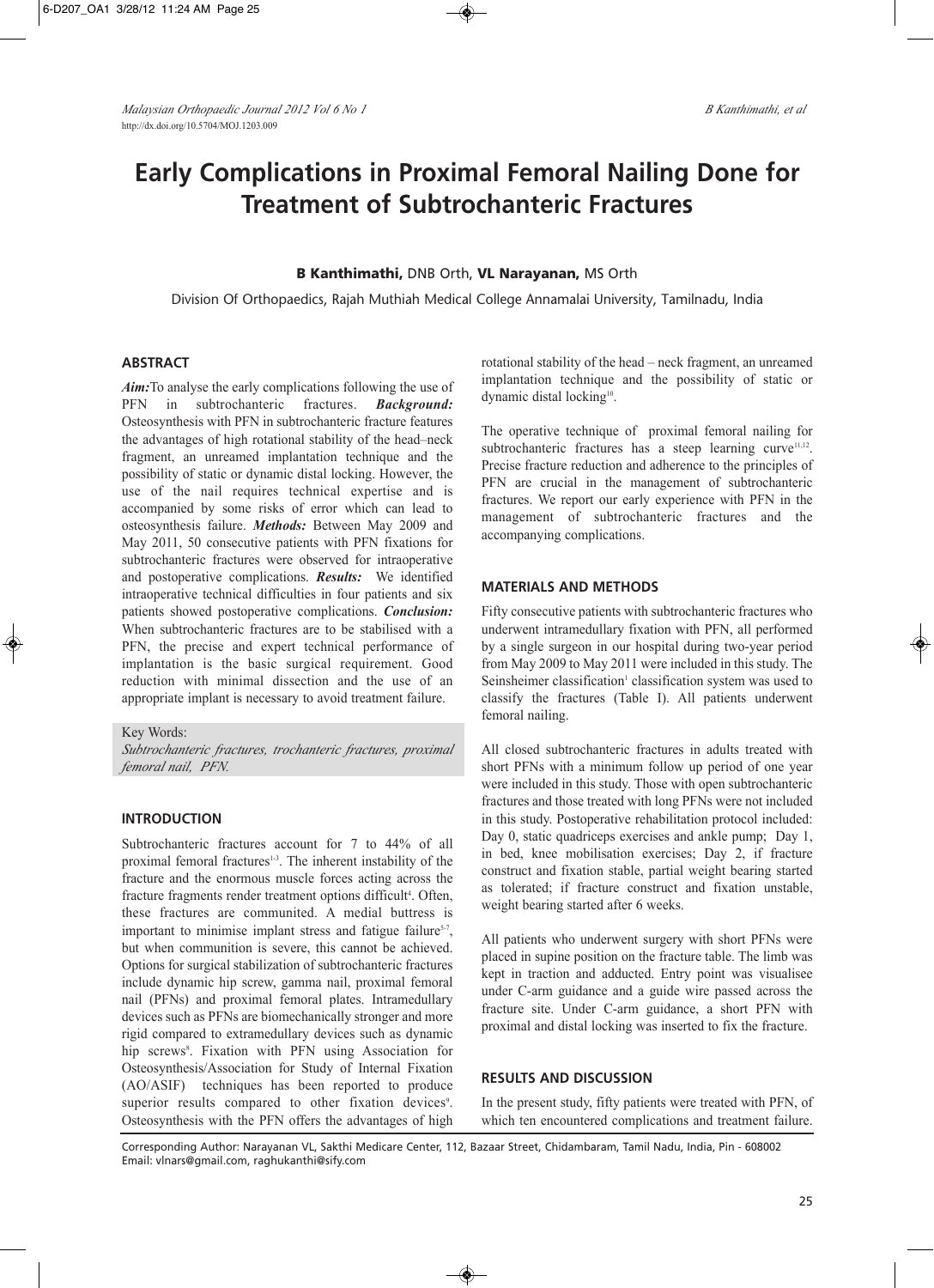#### **Table I:** SEINSHEIMER Classification

| <b>Type</b>                                      | <b>Pattern of Fracture</b>                                                                                                                                                                                                            |
|--------------------------------------------------|---------------------------------------------------------------------------------------------------------------------------------------------------------------------------------------------------------------------------------------|
| Type I                                           | Nondisplaced or with less than 2 mm of displacement                                                                                                                                                                                   |
| Type II<br>II a<br>II b<br>II c                  | Two part fracture<br><b>Transverse</b><br>Spiral configuration with lesser trochanter attached to proximal fragment.<br>Spiral configuration with lesser trochanter attached to distal fragment.                                      |
| Type III<br>III a<br>III <sub>b</sub><br>Type IV | Three part fractures.<br>Three part spiral configuration with lesser trochanter a part of the third fragment.<br>Three part spiral configuration with the third part a butterfly fragment.<br>Comminuted with four or more fragments. |
| Type V                                           | Subtrochantric - intertrochanteric configuration                                                                                                                                                                                      |

#### **Table II:** Patient demographics and outcome

| <b>Parameters</b>                    |        | <b>Number</b> |  |
|--------------------------------------|--------|---------------|--|
| Mean age (years)                     |        | 46            |  |
| Gender                               | Male   | 32            |  |
|                                      | Female | 18            |  |
| Affected Limb                        | Right  | 30            |  |
|                                      | Left   | 20            |  |
| Mean operating time (min)            |        | 71.5          |  |
| Reduction technique                  | Closed | 39            |  |
|                                      | Open   | 11            |  |
| Mean time for fracture union (weeks) |        | 12.6          |  |
| Complication (%)                     |        | 20            |  |

**Table III:** Complications of treatment

| <b>Complications</b>                         | Number of<br>patients | Percentage (%) | <b>Fracture pattern</b><br>(Seinsheimer classification) |
|----------------------------------------------|-----------------------|----------------|---------------------------------------------------------|
| Implant broken                               |                       |                | Ш                                                       |
| Proximal femur fracture                      |                       |                |                                                         |
| Screw cutout                                 |                       |                | Ш                                                       |
| Varus deformity                              |                       |                | Ш                                                       |
| Inadequate fracture reduction                |                       |                |                                                         |
| Improper positioning of distal locking screw |                       |                | Ш                                                       |
| Abductor lurch                               |                       |                |                                                         |
| Superficial infection                        |                       |                | I٧                                                      |
| Single neck screw                            |                       |                |                                                         |

Loss of reduction, inadequate fixation, a need to change implant and breakage of nails were considered as implant failure. The age distribution was from 24- to 60-years-old with an average age of 46-years-old. Thirty-two were males and eighteen were females. The right side was involved in thirty patients and the left side was involved in twenty patients. The mean follow up was twelve months (Table II).

Thirty-eight patients underwent closed reduction whereas twelve patients required open reduction. Ten out of fifty patients encountered complications. All were early complications and causes for failure were analysed. Complications include broken nail at the distal locking screw level(4%), screw back out(2%), perioperative proximal femur fracture( $2\%$ ), inadequate fracture reduction( $2\%$ ), varus deformity(2%), improper positioning of distal locking screw( $2\%$ ), placement of single screw in the neck( $2\%$ ), abductor lurch(2%) and superficial infection (2%) (Table III).

Subtrochanteric fractures are generally associated with slightly higher failure rates compared to other fractures<sup>13</sup>. In a multicentre study, the failure rate of PFN secondary to poor reduction, malrotation or wrong choice of screw was reported to be 5%, whereas the screw cut out rate was reported to be 0.6%9 . The reasons for failure include the higher intrinsic instability of the subtrochanteric fracture, poor control of fracture fragments<sup>13</sup> and the difficulty in achieving the medial buttress due to communition. Intramedullary nails with an entry point in the piriformis fossa have a tendency to displace the proximal fragment into varus or may even explode the proximal femur during insertion<sup>14</sup>. The nail insertion point for the PFN should be at or slightly lateral to the tip of the greater trochanter <sup>14</sup> .

The proximal component of the PFN construct consists of two screws- the larger (lag) screw is designed to take the load, and the smaller screw (hip pin) provides rotational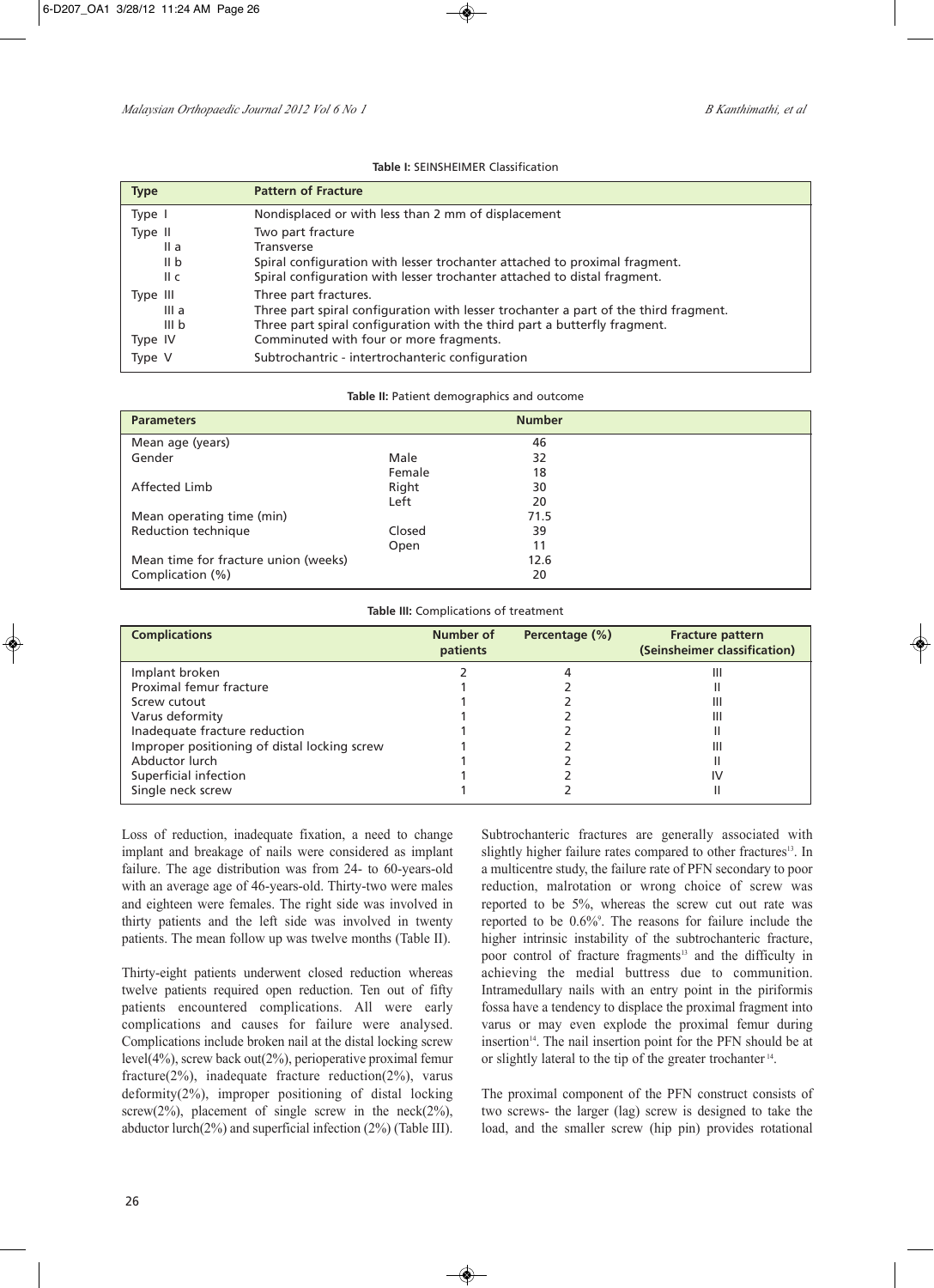



**Fig. 3:** Intraoperative femoral shaft fracture.



**Fig. 5:** Ten degree varus deformity of the femur.



**Fig. 1:** Hip pin longer than lag screw. **Fig. 2:** Nail breakage at the distal interlocking level.



**Fig. 4:** Screw cut-out (hip pin backing out).

stability. The lag screw is longer than the hip pin, because if the hip pin was longer than the lag screw, vertical forces would increase on the hip pin thereby inducing cut out, a knife effect or Z- effect. This might force the hip pin to migrate into the joint and the lag screw to slide laterally<sup>15,16</sup>. The cut out rate with use of PFNs is reported to be 0.6% to 8%17 . Overall, ten patients (20%) encountered complication. All complications were either perioperative, immediate postoperative or within three months of the index procedure. In one patient, the hip pin slide laterally at the sixth post operative week. This was due to incorrect choice of length for the lag screw and hip pin (the hip pin was longer than the lag screw, Figure 1).

Two complications consisted of implant failure at the distal locking screw hole with breakage of nail. One patient had breakage ten weeks postoperatively and the other at fourteen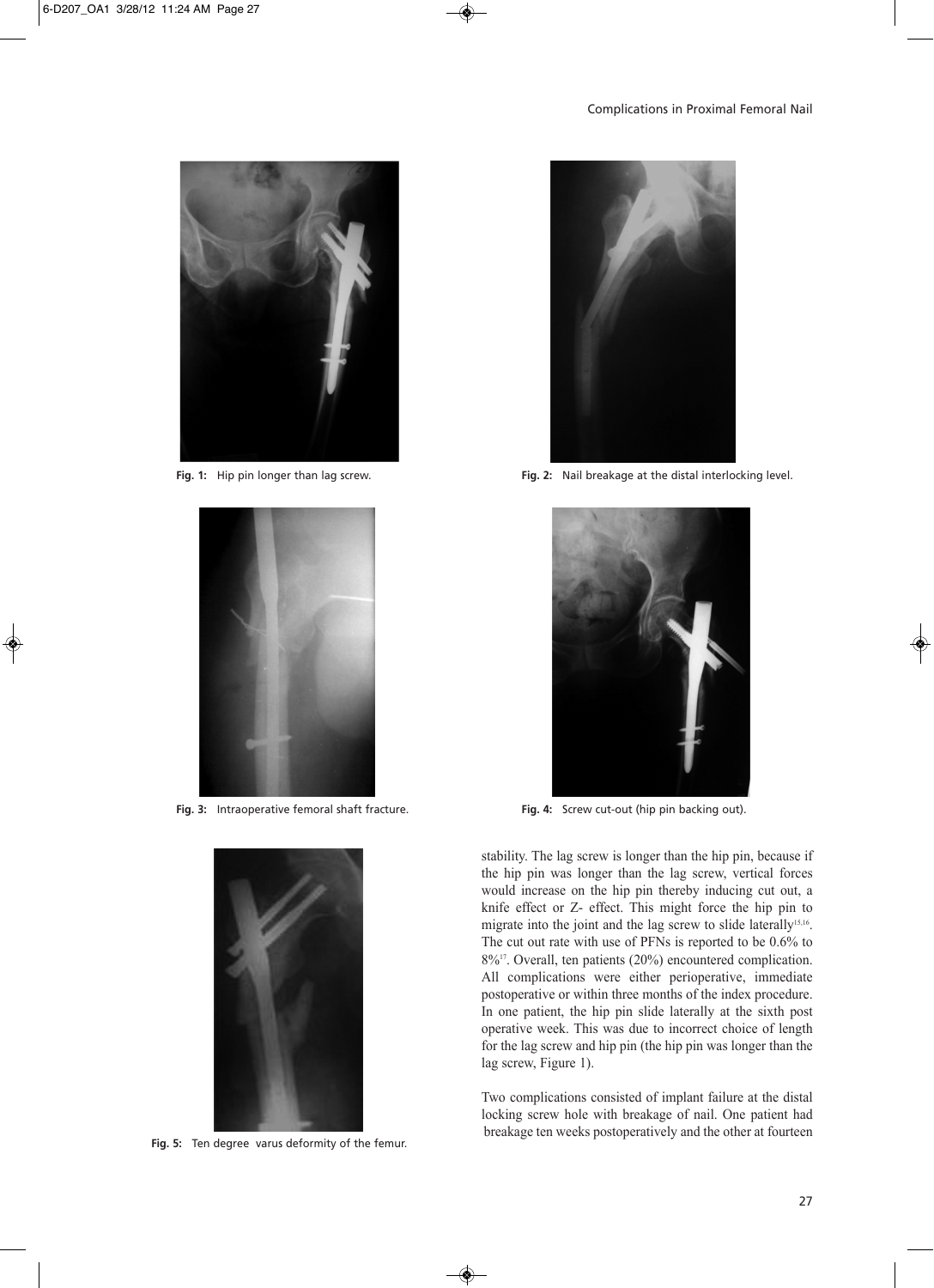weeks (Figure 2). In both the patients, a short PFN was used. The distal tip of the nail was close to the fracture site (3cm and 4cm), an appropriate distance as cited in a previous publication<sup>11</sup>. We found no other clarification of the minimum effective distance between the distal locking screw and the fracture site. Ideally, the distal tip of the nail and the distal locking screw hole of the implant should be at a distance distal to the fracture that will provide sufficient mechanical stability but exert minimal internal mechanical stress on the implant. In subsequent cases, we used long PFNs for all comminuted fractures as they are inherently unstable even after fixation.

One patient suffered an intraoperative fracture of the proximal femur fragment. This complication was due to use of an incorrect entry point. For regular intramedullary nailing, the preferred entry point is at the piriformis fossa. but for PFNs it is at or slightly lateral to the tip of the greater trochanter 14 . If the PFN is passed at the piriformis fossa, the proximal fragment tends to displace into varus and may even explode the greater trochanter during nail insertion<sup>14</sup>. This is what happened with our patient (Figure 3). The nail was then exchanged and proximal femoral plating with bone grafting was performed. This patient had a delay in fracture healing (radiological union was not present until 20 weeks after surgery).

The hip pin should preferably be 10 mm shorter than the lag screw to reduce the load carried by the hip pin. One of our patients, who had a screw backing out (Figure 4), underwent a revision surgery and subsequently the fracture healed. In one patient, placement of both the lag screw and the hip pin in the neck was not possible. It was due to a very small femoral neck which could not accommodate both screws. Despite attempting to vary the position of the nail, both the screws could not be placed. It was decided to leave the patient with just the lag screw. This patient went on to union in the usual time frame. One patient had varus deformity due to failure of reduction at the fracture site (Figure 5). The varus was less than ten degrees and no attempt was made to revise. Fracture union was uneventful. One patient had wrong placement of distal locking screw. In this case short PFN was used. As the radiological union was evident at first review in six weeks no intervention was done. However the postoperative rehabilitation was not aggressive.The other two complications were superficial wound infection and abductor lurch when the patient started walking. The infection was treated with wound wash and specific antibiotics. The other patient with abductor lurch improved with progression of time.

In PFN fixations, proper alignment between the two main fragments and proper placement of the lag screws in the femoral head should be ensured<sup>18</sup>. It is imperative to reduce fractures with minimal dissection to achieve a stable fixation, with an emphasis on good closed reduction. Restoration of the axis and rotation between the head-neck fragment and the shaft is mandatory. A long nail is needed for fractures that extend distally. Multiple factors have been implicated as relevant to good outcomes; these include implant design, fracture stability, operative technique, surgeon skills and learning curve. Optimal reduction of the fracture, conformation of reduction in both anteroposterior and lateral views and accurate positioning of the nail and screws remain of crucial importance and should be obtained at all times to prevent the important complication of screw cut-out. Reduction in distal nail diameter, pre-reaming of the femoral canal one size bigger than the implant and meticulous placement of the distal locking screws without creating additional stress risers decreases the complication rate of femoral shaft fractures. Intramedullary fixation with PFN is contraindicated in patients with narrow femoral canals and/or abnormal curvature of the proximal femur.

# **CONCLUSION**

Though the Asian version of the PFN is designed with a smaller diameter to accommodate for our population, it still poses problems in fixation. A surgeon needs to adhere to precise, meticulous and expert surgical technique. Placement of proximal locking screws – the lag screw and the hip pin are not possible in certain patients. Further modifications of nail design may be required to suit the Asian population.